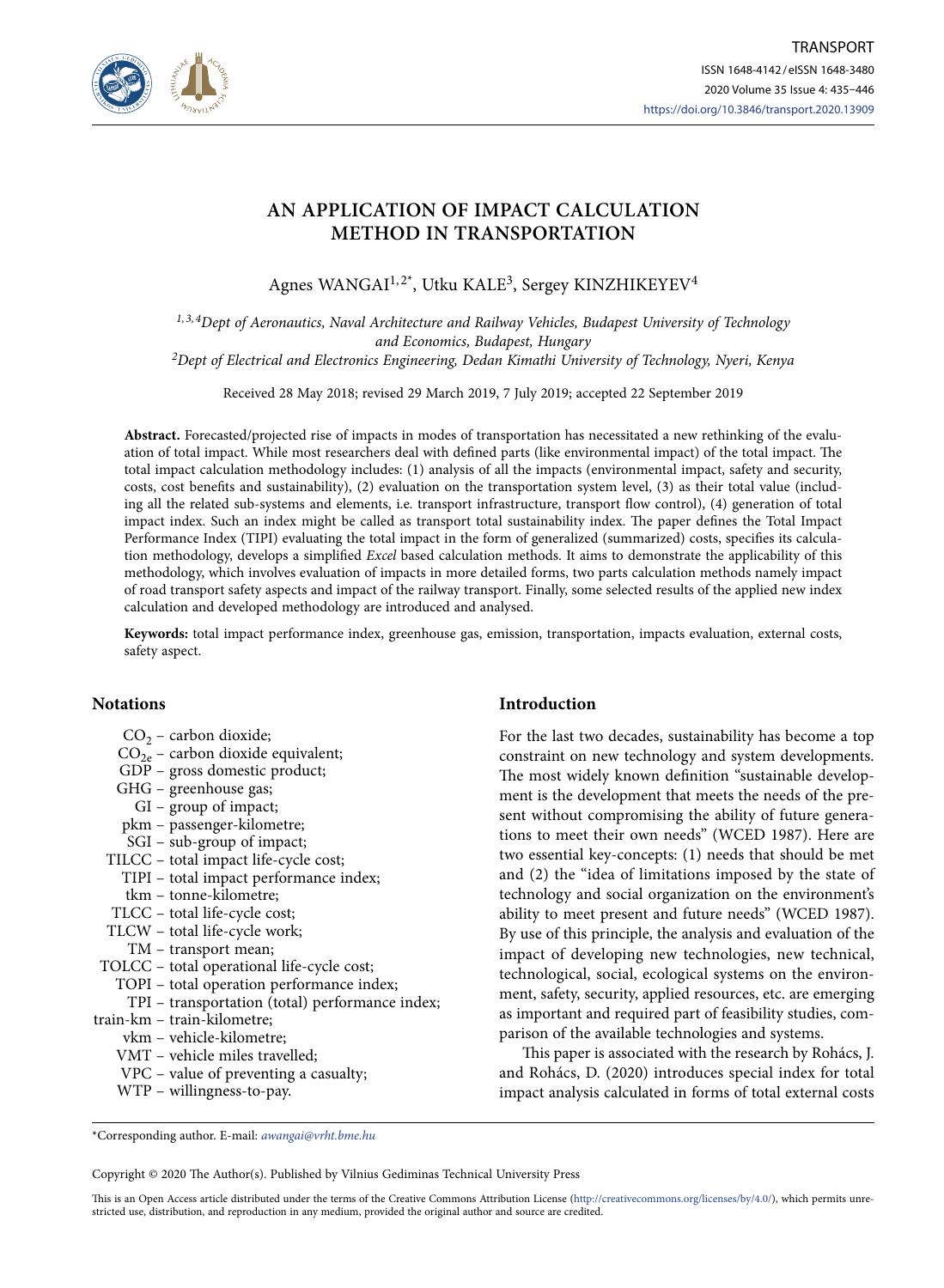generated by using the transportation system. It develops a practical method for realization the total impact calculation described in the research by Rohács, J., Rohács, D. (2020). The developed methodology was used for investigation and comparison of total impact of conventional and electric cars operating in US and EU (Wangai *et al.*  2017).

The most important novelties of developing and applying the method in this paper are as follows:

- all the impact (environmental impact, safety and security, cost, cost benefits and sustainability) are analysed and taken part in total impact calculation;
- the total impacts are evaluated on the transportation system level allowing to make a comparison of the different transportation means;
- the value of the total impact summarizes all the impacts including all the related sub-systems and elements, i.e. vehicle operation, production, maintenance, construction, operation and maintenance of the required infrastructure, traffic organization and control, safety and security aspects, effects of accidents, emissions, noise on the human health, effects on nature and on built and cultural heritages that makes possible to analyse the impact generated by the transport companies, vehicle fleets, fleet mix or even vehicle types, so a unique TIPI calculation methodology that is developing.

The paper defines the TIPI evaluating the total impact in form of generalized (summarized) cost, specifies its calculation methodology, develops a simplified *Excel* based calculation methods and underlines the constraints of the applicability. As can be seen, the developed methodology is well general, while its application requires adaptation to the given regions, level of economy and social conditions.

The applicability of the developed methodology is demonstrated by two major examples: (1) analysis of calculation the safety aspects generating external costs in road transport and (2) index calculation for railway transport.

#### **1. Some thoughts on total impact**

Development of sustainable transport is the central element and key objective of vision and programs of the future transport development generally (EC 2011c) and on the TMs level (ACARE 2001; EC 2011b; ACARE 2017), too. In efforts to achieve sustainable transport, the numbers researchers in this field is growing exponentially as evident in Figure 1 and also trending within google users.

Litman (2019) well-known as indicator developer for study sustainable transport defines the goals of sustainable transport from economic (efficient mobility, local economic development, operational efficiency), social (social equity (fairness), human safety and health, affordability, community cohesion, cultural preservation) and environmental (air, noise and water pollution reductions, climate change emissions, resource conversation, openspace preservation, biodiversity protection) point of view.



Figure 1. Scientific output indexed by *Web of Science* (a) and *Google* (b) searches relating to transport impacts (data retrieved on 15 March 2019)

The EC (2011a) adds to this list a further area: governing and good planning. Such an approach to impact analysis is applied by EC (2011a) on impact assessment.

Other interesting and important study published by Chester and Horvath (2009) on investigation the lifecycle energy, GHG emissions, namely they had taken into account the emissions caused by infrastructure, fuel production, and supply chains. They found, for example, that total life-cycle energy inputs and GHG emissions contribute an additional 63% for on the road, 155% for rail, and 31% for air systems over vehicle tailpipe operation. The total energy consumption for pkm travelled [MJ/ pkm] and total GHG emission in CO<sub>2</sub> equivalent [g CO<sub>2e</sub>/ pkm] calculated for rail transport (Figure 2) demonstrate the meaning and major aspects of this approach in impact calculation. As it can be seen, the ratio of operation and total energy consumption and  $CO<sub>2e</sub>$  emission of rail transport are small (actually they are the smallest between the transportation means), because the required large infrastructure. Another important aspect calling the attention is the large differences between rail transport operated in different regions. The  $CO_{2e}$  emitted by the Boston light rail rather greater than emitted by light rail operated in San Francisco, because in California 49% of electricity is fuel-based generated, while in Massachusetts the same ratio reaches the 82%

External costs as defined by Bickel and Friedrich (2005) as "an external cost arises, when the social or economic activities of one group of persons have an impact on another group and then that impact is not fully accounted, or compensated for, by the first group". They are usually estimated indirectly using such methods as WTP for avoiding, mitigating or controlling particular impacts (Tánczos, Török 2006; Ghadi *et al.* 2018). Different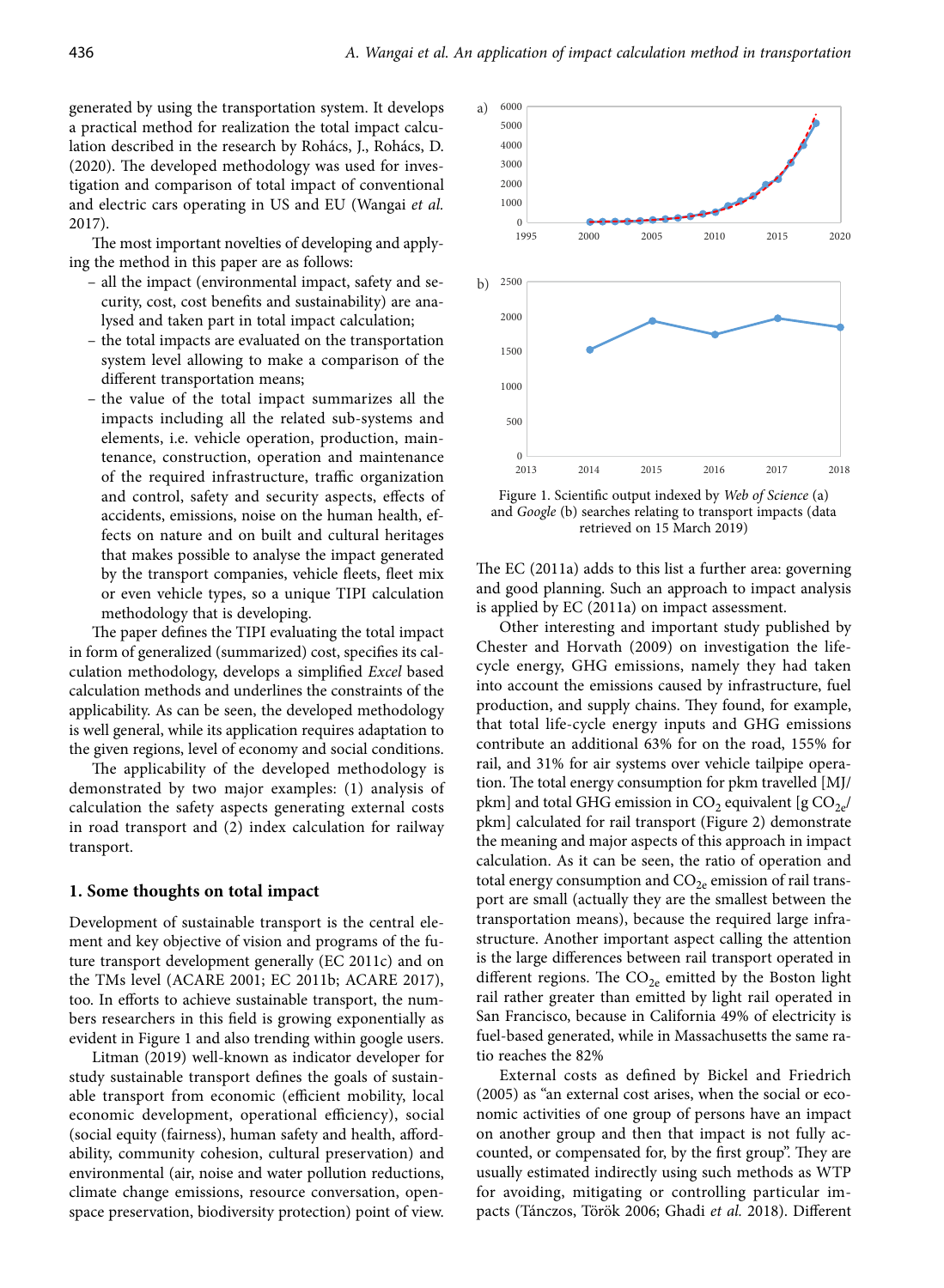

Figure 2. Total energy consumption (a) in [MJ/pkm] and total  $CO_{2e}$  emission (b) in [g  $CO_{2e}/\text{pkm}$ ] of selected rail transport (redrawn by use of data from Chester and Horvath (2009))

approaches have been utilized to reduce externalities, for example: using a freight transport model to promote sustainable logistics by simulating the impact use of night freight distribution (Mommens *et al.* 2018), estimating the emission caused by the vehicle flow (Janic 2007), and in interrelation of external effects as explained, in case of road congestion and noise, a temporally change of flow, i.e. during off-peak times noise should be reduced by concentrating traffic flow along main roads while during peak times congestion reduction is achieved by shifting transport users to smaller roads (Kaddoura, Nagel 2018).

The results of the European and national actions, projects are well summarized and integrated into the researches by Van Essen *et al.* (2011), Maibach *et al.* (2008) and Ricardo-AEA (2014). The authors of these reports made a very hard work documented by large number of citations that allows to understand and find the required sources for adaptation of methodology described by this paper.

The Dept of Aeronautics, Naval Architecture and Railway Vehicles of the Budapest University of Technology and Economics (Hungary) had been involved into several large national and international projects investigating the sustainability, sustainable transport development and developing the radically new technologies required complex impact analysis (Rohács, Simongáti 2007; Rigo *et al.* 2007; Bicsák *et al.* 2012; Rohacs 2010; Rohacs *et al.* 2013; Rohacs, D., Rohacs, J. 2016). These studies and developing skills and competencies in impact calculations have led to initiating a general work on creating the methodology for total impact calculations. This paper describes the first results of this project.

#### **2. TIPI**

The definition and method of evaluation of the total impact that applies in this methodology development were introduced by reference (Rohács, J., Rohács, D. 2020). The simplified and unique index evaluating the total impact is given in form of total cost induced by all life-cycle effects of the transportation system in the form of related to a unit of transport work ([pkm] or [tkm]):

$$
TPI = \frac{TLCC}{TLCW} = \frac{TOLCC}{TLCW} + \frac{TILCC}{TLCW} = TOPI + TIPI, \quad (1)
$$

where: *TPI* is the total performance index; *TOPI* is the total operation performance index; *TIPI* is total impact performance index; *TLCC* is the total life-cycle cost; *TOLCC*  is the total operational life-cycle cost; *TILCC* is the total impact life-cycle cost; *TLCW* is the total life-cycle work.

The TOPI defining the operational cost of the given vehicle, given transportation mode, is well-known and applied by owners, operators, service providers. They use it in selecting the aircraft, evaluation of the mixed fleets determining the optimized transportation chain. While, principally, the TIPI deals with the externality. This is the index that might be used in impact assessment.

The TIPI summarizes all the impacts (Rohács, J., Rohács, D. 2020):

$$
TIPI = \sum_{i=1}^{n} TIPI_i = \frac{\sum_{i=1}^{n} TILCC_i}{TLCW},
$$
\n(2)

where:  $i = 1, 2, ..., n$  define the different groups of impact. In the case of transportations systems, *i* can be defined as: safety and security, environmental impacts, system peculiarities, system support, use of resources.

The TIPI for GIs can be determined as sum of the different effects (Rohács, J., Rohács, D. 2020):

$$
TIPI_{i} = \frac{a}{TLCW_{i}} \quad \forall i;
$$
  

$$
TLCW_{i} = \sum_{j=1}^{m} \sum_{k=1}^{l} \sum_{q=1}^{r} N_{j,k,q} \cdot W_{j,k,q},
$$
 (3)

where:

$$
a = \sum_{j=1}^m \sum_{k=1}^l \sum_{q=1}^r N_{j,k,q} \cdot p_{j,k,q} \cdot I_{j,k,q} \cdot \sum_{\nu=1}^u o_{j,k,q,\nu} \cdot c_{j,k,q,\nu},
$$

where:  $j = 1, 2, ..., m$  describes the subgroups of impact;  $k = 1, 2, \ldots, l$  defines the TMs;  $q = 1, 2, \ldots, r$  represents the types or groups of the given transportation system;  $v = 1$ , 2, …, *u* identifies the different forms of consequences; *N*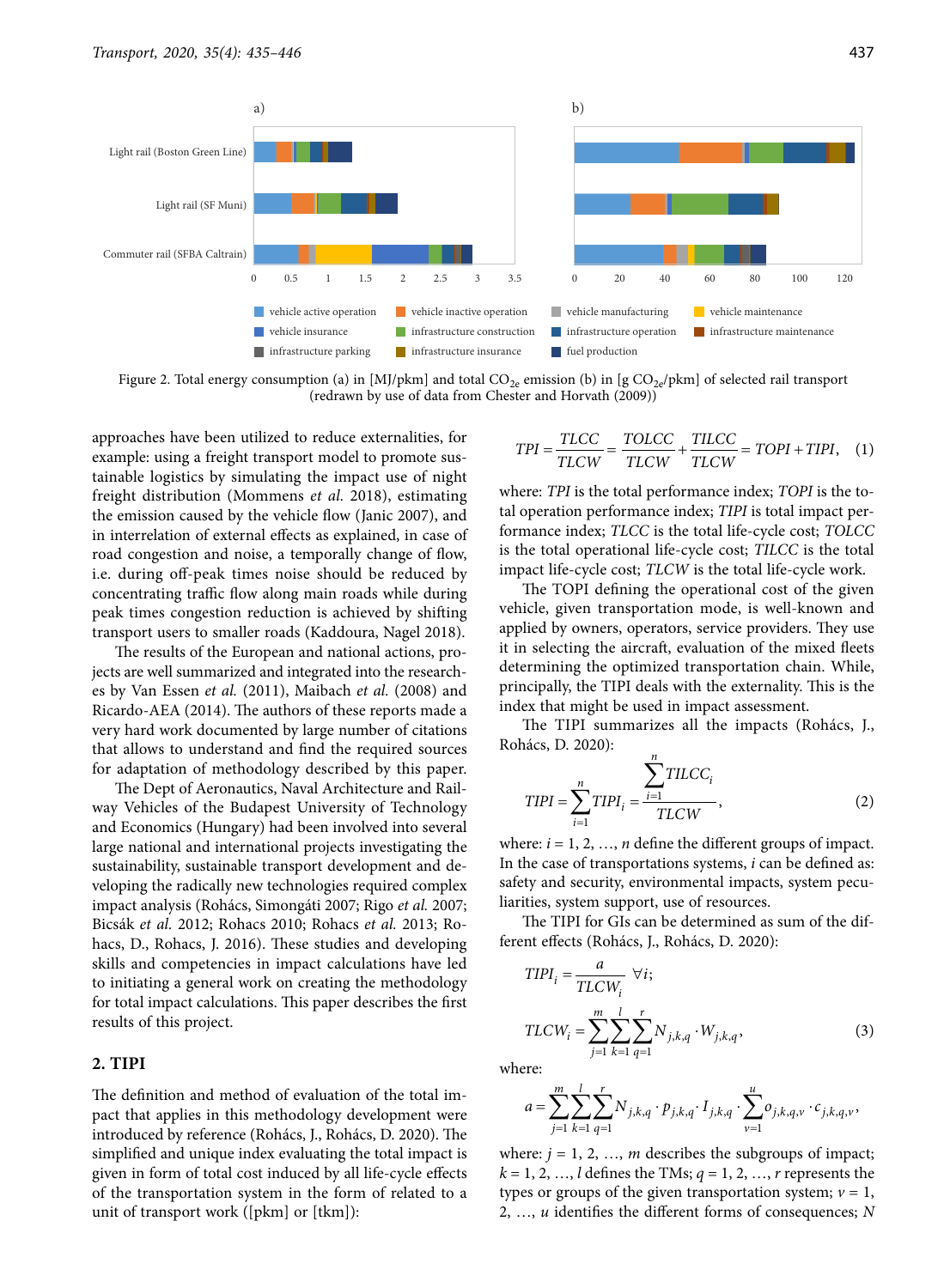is the number of sub-group elements contributing to the impact; *q*, *p* is the parameter of the given types or groups of system elements that cause the investigated effects; *I* is the impact indicator of the given system element; *o* the outcomes / consequences of the impact defined by *I* or caused by the events, situations related to the *I* indicator; *c* is the conversion coefficient to assess the (external) cost; *W* is the work done during the investigated period defined by *p*. It means, if the *p* is the parameter of function given in the form of average annual unit, then the *W* should be related to the year, too. For example, if the *N* defines the number of vehicle and *p* is the annual average running of the vehicles, then the *W* equals to *p*.

The *p* parameter acts as the weighting coefficient, or weighting function, too. Of course, it depends on goals and level of studies and on the vehicle or system characteristics, parameters defined by the applied indicators. The consequences, *o*, namely function of consequences take into account the outcomes form the impact characterized by the performance indicator. The consequences might be divided into more forms harmonized with the applied impact indicators. For example, a simple accident may cause damages in (1) vehicle, (2) transport infrastructure, (3) buildings, (4) cultural values, etc. and human casualty might be classified, too, as a fatality, severe and slight injury. The consequences are defined as a function of outcomes because they depend on the level of economy and may change during the life-cycle frame.

With taking into account the functions of parameters, impact indicators, consequences and conversation coefficients, following to the research by Rohács, J. and Rohács, D. (2020), the Equation (3) can be rewritten in several other forms:

$$
TIPI_i = \frac{a_1}{TLCW_i} \,\forall i,
$$
\n(4a)

where:

$$
a_{1} = \sum_{j=1}^{m} \sum_{k=1}^{l} \sum_{q=1}^{r} N_{j,k,q} \cdot f_{p_{j,k,q}}(p_{j,k,q}) \cdot f_{I_{j,k,q}}(I_{j,k,q}) \times \sum_{\nu=1}^{u} f_{o_{j,k,q,\nu}}(o_{j,k,q,\nu}) \cdot f_{c_{j,k,q,\nu}}(c_{j,k,q,\nu});
$$
  
\n
$$
TIPI_{i} = \frac{a_{2}}{TLCW_{i}} \quad \forall i,
$$
\n(4b)

where:

$$
a_2 = \sum_{j=1}^m \sum_{k=1}^l \sum_{q=1}^r N_{j,k,q} \cdot f_{p_{j,k,q}}(p_{j,k,q}) \times
$$
  

$$
\sum_{v=1}^u f_I(I_{j,k,q,v}) \cdot f_{o_{j,k,q,v}}(o_{j,k,q,v}) \cdot f_{c_{j,k,q,v}}(c_{j,k,q,v}),
$$

where: *f* are functions depending on the given index *x* (namely *P*, *I*, *o*, *c*) at the defined next indexes.

These methods developed for TIPI calculations can be applied to vehicle, equivalent vehicle, fleet, or to the transportation company, TMs, and so on. Therefore, this methodology is structured in a hierarchic form. For example, in very first approximation, the safety impact of accidents as external costs can be determined by use of the following simple formula for a city bus company (Rohács, J., Rohács, D. 2020):

$$
\text{TIPI}_{\text{sqrt},\text{accident}} = \frac{\sum_{i=1}^{n} N_i \cdot p_i \cdot I_{\text{sa},i} \cdot \sum_{j=1}^{k} o_{i,j} \cdot c_{i,j}}{\sum_{i=1}^{n} N_i \cdot p_i \cdot I_{\text{sa},i} \cdot \left( o_{i,d} \cdot c_{i,d} + o_{i,in} \cdot c_{i,in} + o_{i,f} \cdot c_{i,f} \right)} = \frac{\sum_{i=1}^{n} N_i \cdot p_i}{\sum_{i=1}^{n} N_i \cdot p_i}, \quad (5)
$$

where:  $i = 1, 2, ..., n$  defines the types of the buses at company;  $N_i$  number of buses of given types;  $p_i$  is the annual average running of the *i* type of buses;  $I_{sa,i}$  safety accident rate (risk) of the given type of busses;  $o_d$ ,  $o_{in}$ ,  $o_f$  are the weighting coefficient, ratio of damage, injure and fatal accidents taking into account the third parties involved in the accidents (therefore, the sum of the weighting coefficients is more than 1);  $c_d$ ,  $c_{in}$ ,  $c_f$  are the cost conversion coefficients of damage, injuries and fatalities.

# **3. Developing** *Excel* **tool for index calculation**

After investigation of the possible use of the developed model an *Excel* table, model was created. *Excel* software was considered because it's a simple useful tool for statistical analysis when dealing with large data set and was readily available. This was in efforts to create a user-friendly tool. Applying the tool, it must be adapted to the real calculation by (1) define the goals, (2) size and (3) level of investigation, as well as (4) possible sources of data, (5) economic and (6) societal conditions.

Principally all the required information might be defined, derived from the existing statistical data, references, research reports – EC (2011a); Ricardo-AEA (2014); Rohács, Simongáti (2007); Rigo *et al.* (2007); Bicsák *et al.*  (2012); Rohacs (2010). However, the data very sensitive to the real situations, including the economy, culture, etc. of the region or country investigated. Therefore, this paper introduces the developing *Excel* table for TIPI calculation and demonstrates its applicability on an example of the *TIPIs* (*TIPIsafety* ). The describing methodology is based on Equations (4) and (5).

The developed *Excel* table contains the following columns:

- number of rows;
- region or area of investigation (like Europe, or Hungary, or it might be a large or even small company as Budapest Mass Transport Company, or small logistic company, etc.);
- code number completed from the indexes;
- GI (depicted by index *i*, in this example *i* = 1 mean safety and security);
- SGI (identified by index *j*, where *j* = 1 is safety);
- TMs (indexed by *k*, *k* = 1, 2, ...; namely road, railway, water, and air transport that might be divided into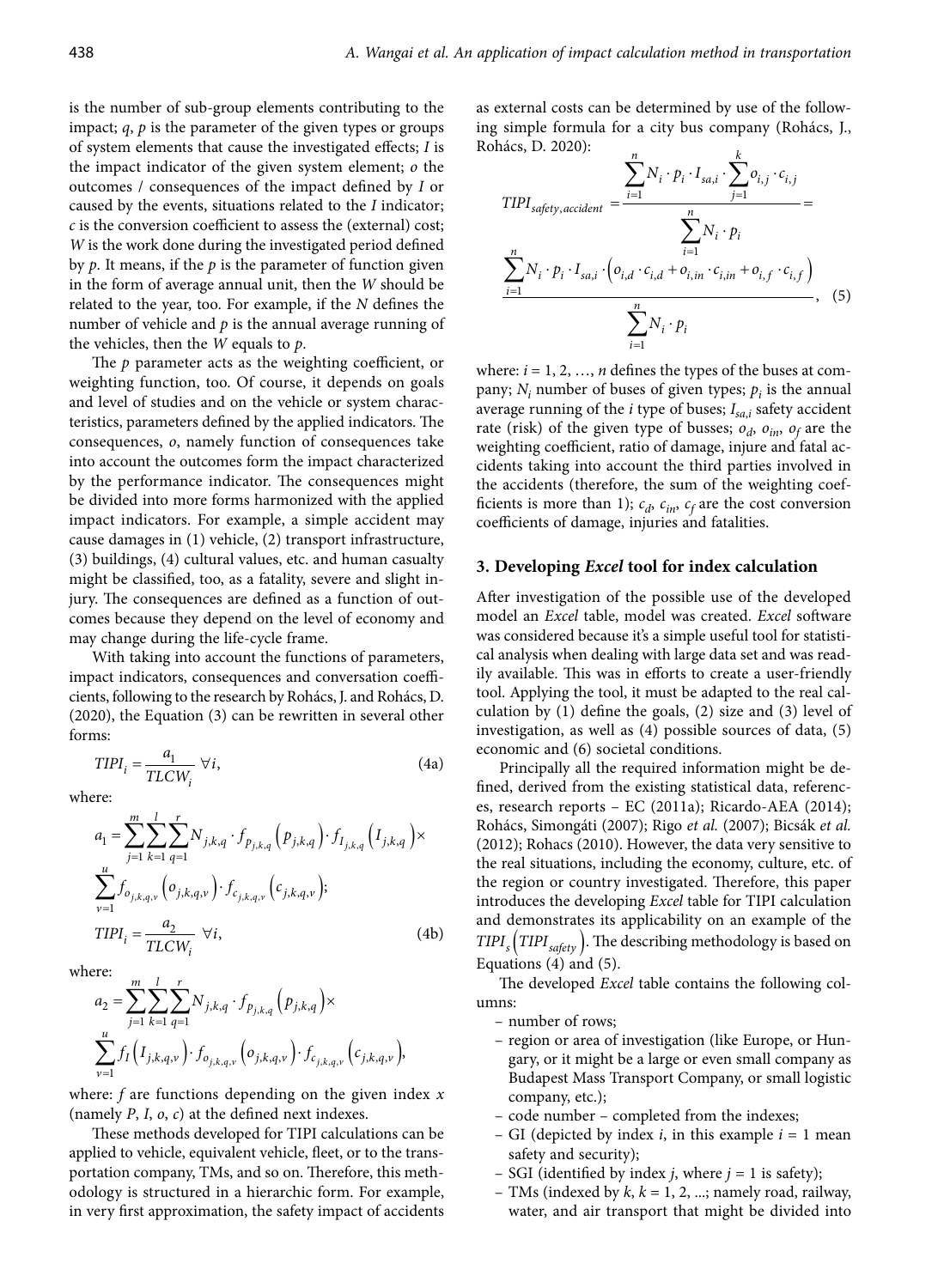more subgroups, because the road transport contains the city or urban transport highway transport, rural transport, or cars, buses, light and have vehicles, the water transport can be classified as inland water navigation and marine transport, passengers and cargo ship transport, etc.);

- number of studied elements or merit, i.e. value of the chosen governing parameter (for example, number of cars in the given regions – it is well understood, the number of elements as usually can be derived from the available statistics like WRI (2018));
- applied general parameter (in this first application, the safety can be characterized by a number of accident of the investigated cars in defined regions, that can be calculated as the multiplication of the number of cars by general parameter as average running distance by general impact factor as average risk of accident);
- applied parameters, their appellations and values (for each parameter that defines – here – the general average running distance pro year);
- formula (using for determining the general parameter by use of defined, applied parameters) and calculated values;
- general impact indicator;
- applied indicators, their appellations and values (that defines the general impact);
- formula (using for determining the general impact indicator) and its calculated value;
- outcomes (determined by use of same methods as it applied to thegeneral parameter and general impact indicator calculations);
- cost coefficient (determined by use of same methods as it applied to the general parameter and general impact indicator calculations);
- work (two columns: dimension and value);
- results (summarized in 5 columns:  $TIPI_{i,j,k,q}$ ,  $TIPI_{i,j,k}$ ,  $TIPI_{i,j}$ ,  $TIPI_i$ , and  $TIPI$ );
- the developing *Excel* table can be used if the parameters, impact indicators, outcomes, etc. will be defined and calculated.

#### **4. Road transport safety aspects**

Road transport safety, safety aspects are investigated by many important papers. However, most of these papers use the statistical approach that may not results in the identification of the required most important parameters and indicators.

For example, most commonly indicator for road transport accident is the number of death in traffic accidents per million km (miles) of driven (Figure 3 redrawn by use of data from CORDIS (2006)). This indicator demonstrates the excellent work done by developers; the safety is increasing. Another representation of the data (Figure 3) shows not such a nice picture. So, the new, more dynamic and more safer cars are driven by users not so carefully.

In any case, it seems, the number of driving license is the best road traffic safety indicator.

By using the traditional approach, road traffic accidents can be determined as a multiplication of the number of cars *N*, average driven distance *p* and safety indicator *I*:  $N \cdot p \cdot I$ . The driven distance, of course, depends on many different aspects. In this study the driven distance was determined by use of three major parameters:  $p_1$  – travel money budget or personal net income;  $p_2$  – population density;  $p_3$  – level of urbanization. The risk of accident of passenger cars, was calculated by applying the following impact indicators:  $I_1$  – GDP;  $I_{2a}$ ,  $I_{2b}$  – ratio of highway and city roads in total road system;  $I_{3a}$ ,  $I_{3b}$  – ratio of young (less than 25 years) and old (more than 70 years old) car drivers. These parameters and impact indicators can be estimated by use of public statistical data, for example, WRI (2018); EU (2016); World Bank (2018); Eurostat (2018); BTS (2018); OECD (2018) and researches by Edenhofer *et al.* (2014); Litman (2019); Chester, Horvath (2009); Bickel, Friedrich (2005); Tánczos, Török (2006); Ghadi *et al.* (2018); Mommens *et al.* (2018); Janic (2007); Kaddoura, Nagel (2018); Van Essen *et al.* (2011); Maibach *et al.* (2008); Ricardo-AEA (2014); CORDIS (2006); Bickel *et al.* (2006); De Ceuster *et al.* (2004); Dobranskyte-Niskota *et al.* (2007); Messagie *et al.* (2013); Horvath, Matthews (2005); Santero *et al.* (2010); Santos *et al.* (2010);



Figure 3. Changes in road transport safety indicators depending on proportion to different basis: a – death in traffic accidents per 100 million miles driven; b – death in traffic accidents per 100 thousand registered drivers (redrawn by use of data from CORDIS (2006))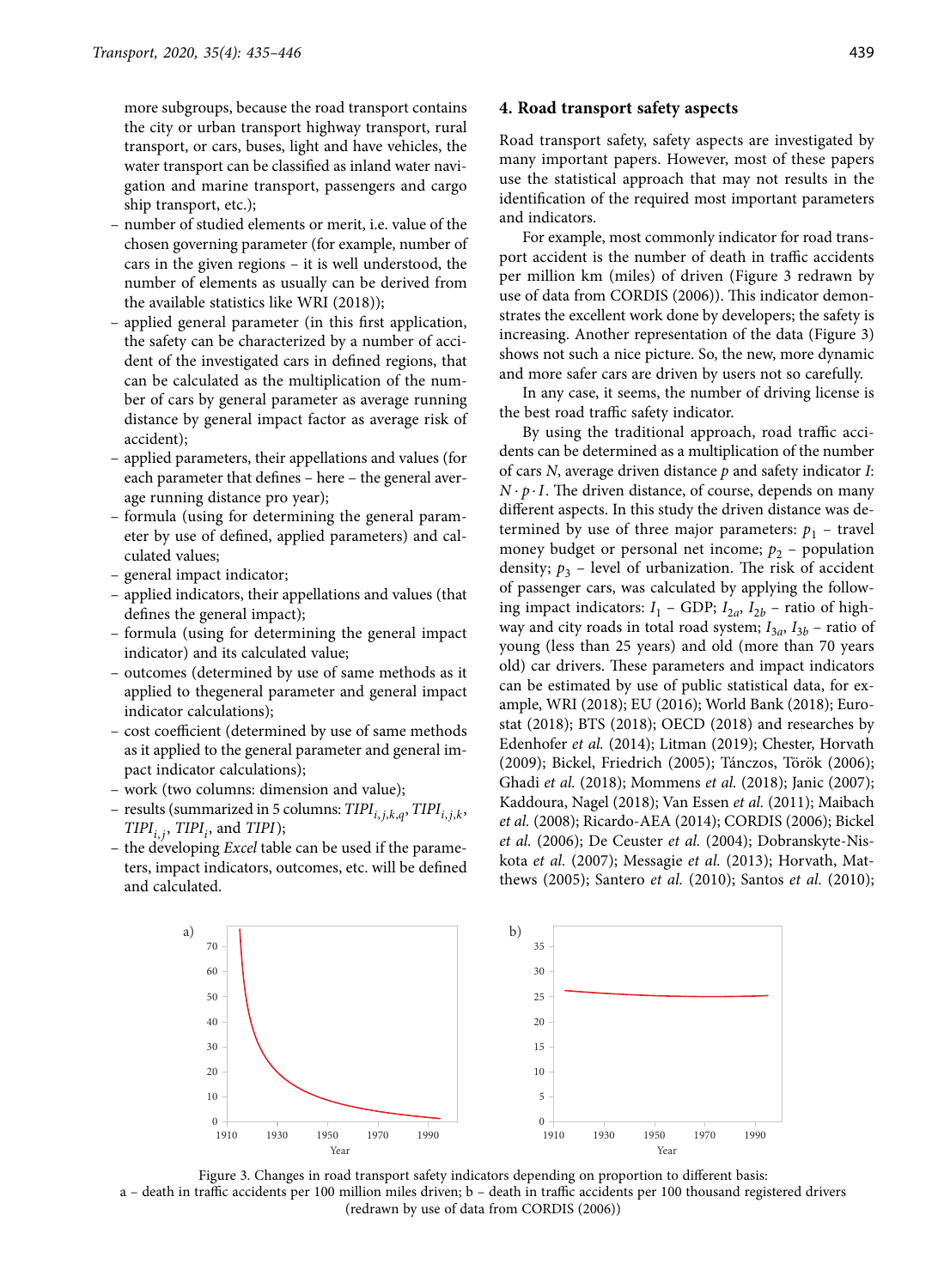Anas, Lindsey (2011), and making excellent discussions on the available initial information, as well as the papers publishing real applications by Ghadi *et al.* (2018); Van Essen et al. (2011); Maibach et al. (2008) and results of special investigations by Csikós *et al.* (2015); Tánczos, Török (2006); Hellgren (2007); Furch (2016); Jun, Kim (2007).

There were used the following type of models:

$$
P = \frac{k_p \cdot p_1^{\alpha}}{p_2^{\beta}} \cdot p_3^{\gamma};
$$
  
\n
$$
I = \frac{k_I}{I_{12}^{\alpha}} \cdot I_{2a}^{\beta_a} \cdot I_{2b}^{\beta_b} \cdot I_{3a}^{\gamma_a} \cdot I_{3b}^{\gamma_b},
$$
 (6)

where:  $k$  are the coefficients and  $\alpha$ ,  $\beta$ ,  $\gamma$  are the model parameters depending on the TMs, vehicle type and might be modified depending on the regions and countries.

Figure 4 shows several examples explaining the selection of the given parameters and impact indicators. As can be seen, the average pkm travelled is not so correlated with GDP, or expenditure per head on car transport (including the purchase of vehicles, operational and services costs). Possible correlation of the fatalities (death per 100 million pkm) was investigated with level of urbanization, road density (total road in [km] related to the land  $[km^2]$ , ratio of motorways length per total road length, ratio of motorways and main national road length to total road length, etc.

As Figure 4 demonstrates, too, considerable correlation was not found. A good correlation of fatalities was identified with GDP per capita and even better correlation calculated with expenditure per head on car transport.

Another example is shown in Figure 5 that explains why the indicators ratio of young (less than 25 years) and old (more than 70 years old) car drivers were selected in this study. It is well interesting the young and old drivers are involved in more fatal accidents. Number of fatalities per 1000 accidents is slightly higher, only, while the other indicators are more significant.

Researchers (Chester, Horvath 2009; Bickel, Friedrich 2005; Tánczos, Török 2006; Ghadi *et al.* 2018; Mommens *et al.* 2018; Janic 2007; Kaddoura, Nagel 2018; Van Es-



Figure 4. Several examples of the impact indicator selection studies: a – average [pkm] per car compared to GDP; b – average [pkm] per car compared to the expenditure per head on car transport  $[\epsilon]$ ; c – fatalities per 100 million [pkm] compared to the road density [km/km<sup>2</sup>];

d – fatalities per 100 million [pkm] compared g to the expenditure per head on car transport  $[\epsilon]$ (redrawn by use of data from Rigo *et al.* (2007))



Figure 5. Fatal accidents according to the age distribution of drivers (redrawn by use of data from Fazzalaro (2002) and Rohács, Palme (2010))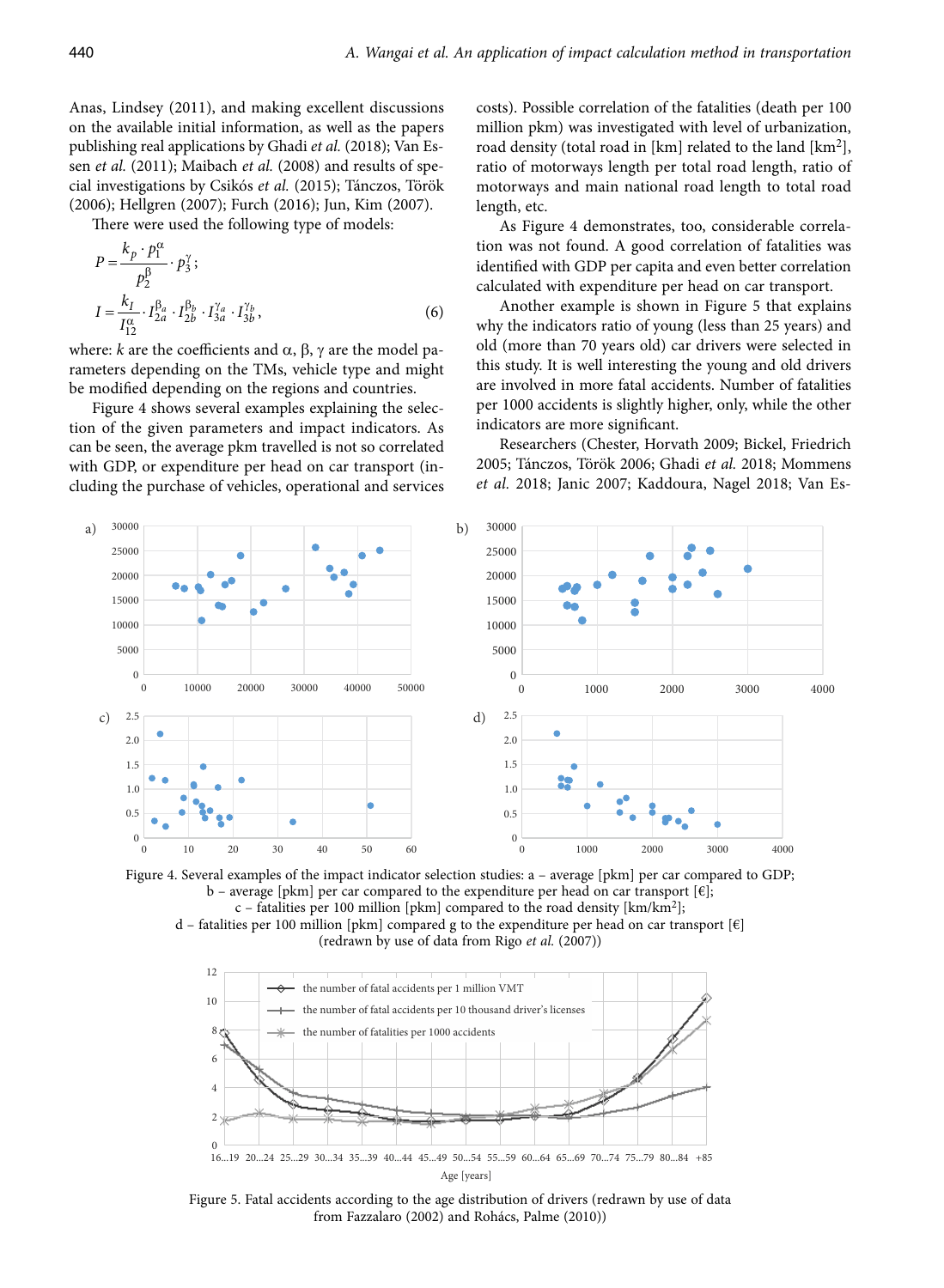sen *et al.* 2011; Maibach *et al.* 2008; Ricardo-AEA 2014) contributing the reports had cited a large number of references. They show that there is not unique and well applicable methods for estimating the transport safety accident risks and caused external costs. The first problem of how to predict them. Even, if the country had useful accident statistics, the initial data must be corrected, because the non-reported accident (Table 1).

| <b>TM</b>           | Fatality | Severe<br>injury | Slight<br>injury | Average<br>injury | Damage<br>only |
|---------------------|----------|------------------|------------------|-------------------|----------------|
| Car                 | 1.02     | 1.25             | $\mathfrak{D}$   | 1.63              | 3.5            |
| Motorbike/<br>moped | 1.02     | 1.33             | 3.2              | 2.38              | 6.5            |
| Bicycle             | 1.02     | 2.75             | 8                | 5.38              | 18.5           |
| Pedestrian          | 1.02     | 1.35             | 2.4              | 1.88              |                |

Table 1. Correction factors for unreported number of accident (CORDIS 2006)

# **5. Investigation on the accident outcomes**

The consequences, as outcomes of traffic accidents, might be defined relatively easy, while calculation of the costs associated by these outcomes is sufficiently more complex and hard problem.

The accident consequences might be classified into three groups:

- human injuries, namely fatality, severe injury and slight injury;
- damages including the damages in cars, in transport infrastructures, as road structural damages, damages in traffic control systems, losses of products or production capacity (for example due to damage the electric supporting system, damage of production supplying materials) and other damages like damages inbuilt (houses, electric lines, etc.) and nature environments, cultural heritages;
- societal consequences as, cost of accident investigation medical costs, administrative and juridical processes' costs, traffic congestions, extra expenditure of relatives and friends of the injured people.

Here some thoughts about the estimation of the costs associated with human injuries.

There is a covenant in references; the injuries are classified as a fatality, severe and slight injuries. Probably the most common and well used by Chester, Horvath (2009); Bickel, Friedrich (2005); Tánczos, Török (2006); Ghadi *et al.* (2018); Mommens *et al.* (2018); Janic (2007); Kaddoura, Nagel (2018); Van Essen *et al.* (2011); Maibach *et al.* (2008); Ricardo-AEA (2014) and definition introduced by Nellthorp *et al.* (1998):

- fatality: death during the accident or within 30 days after an accident;
- serious injury: casualties require hospital treatments and have lasting injuries;
- slight injury: casualties whose injuries do not require

hospital treatment or only a short staying in hospitals;

– damage only accident: accident without casualties.

The Commission Directive 2014/88/EU (EC 2014) defines the conventional safety indicators (for railway transport) and common methods of calculating accident costs. For example, it introduces the following indicators to calculate the economic impact of accidents as total in  $[\in]$  and relative to [train-km]:

- number of deaths and serious injuries multiplied by the VPC;
- cost of damages to the environment;
- cost of material damages to rolling stock or infrastructure;
- cost of delays as a consequence of accidents.

The Commission Directive 2014/88/EU (EC 2014) state on that, the "safety authorities shall report the economic impact of significant accidents. The VPC is the value society attributes to the prevention of a casualty and as such shall not form a reference for compensation between parties involved in accidents". The Commission Directive 2014/88/EU (EC 2014) defines the other relevant indicators and terms, too. For instant, the "significant damage to stock, track, other installations or environment" means damage that is equivalent to  $\epsilon$  150000 or more; or "extensive disruptions to traffic" means that train services on the main railway line are suspended for six hours or more. The costs associated with transport accidents might be estimated by VPC. The Commission Directive 2014/88/EU (EC 2014) states the VPC is composed of:

- value of safety per se: that can be estimated by WTP values;
- direct and indirect economic costs containing the (1) medical and rehabilitation costs, (2) legal court cost, cost for police, private crash investigations, the emergency service and administrative costs of insurance, and (3) production losses: value to society of goods and services that could have been produced by the person if the accident had not occurred.

This approach is well similar with methodology applied by the European international studies (Chester, Horvath 2009; Bickel, Friedrich 2005; Tánczos, Török 2006; Ghadi *et al.* 2018; Mommens *et al.* 2018; Janic 2007; Kaddoura, Nagel 2018; Van Essen *et al.* 2011; Maibach *et al.* 2008; Ricardo-AEA 2014; CORDIS 2006; Bickel *et al.* 2006). One of the latest excellent cost estimation (Ricardo-AEA 2014) uses the following costs are related to the accident risk:

- expected cost (of death and injury) due to an accident for the person exposed to risk;
- expected cost for the relatives and friends of the person exposed to risk;
- accident cost for the rest of the society (output loss, material costs, police and medical costs).

These costs can be determined even for risk of each vehicle and road types with taking into account the traffic flow intensity and internal costs.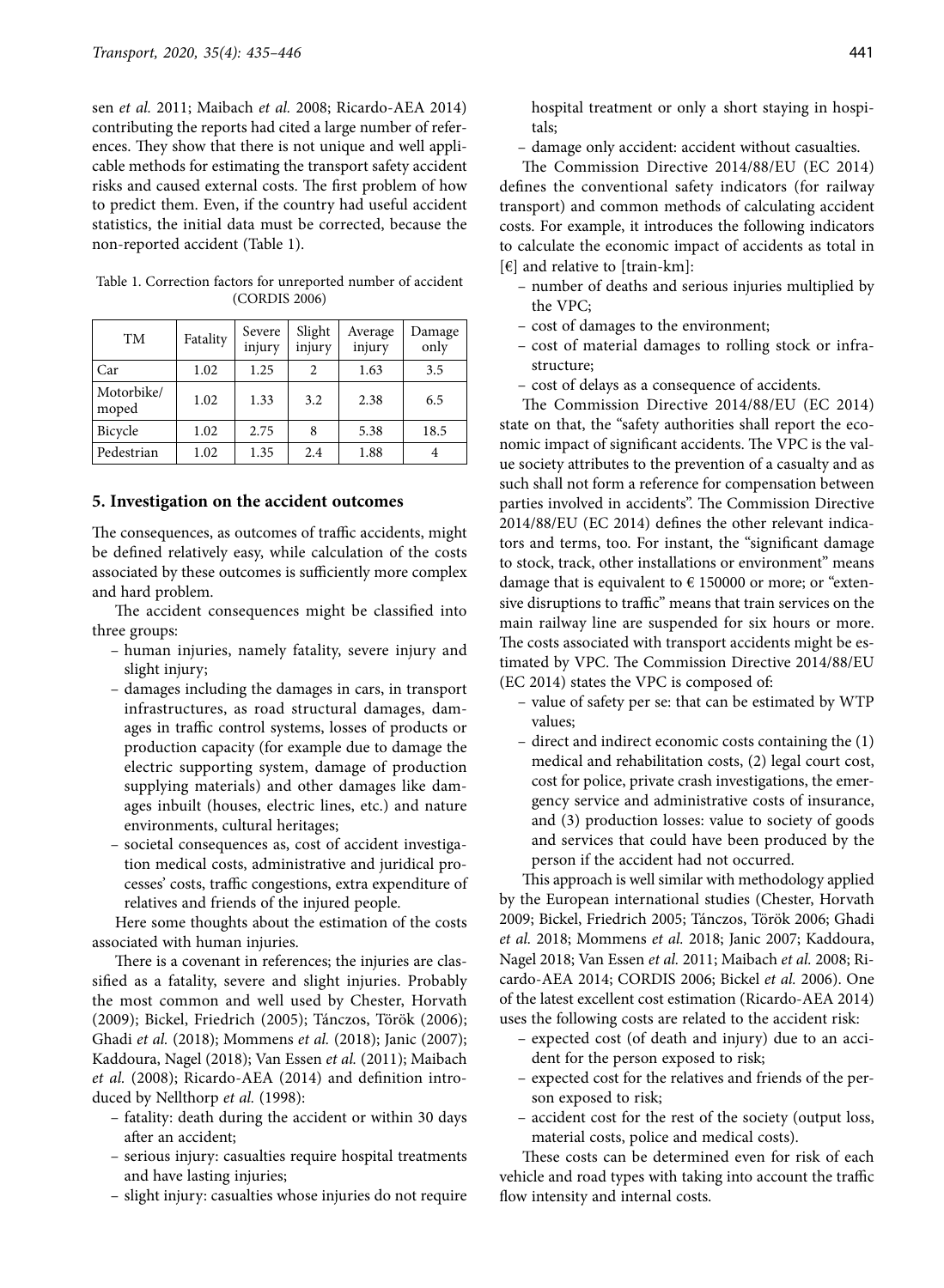The costs related to the death as cost for relatives and friends as usually are estimated by use of the WTP method (Andersson 2007). As it can be seen in Table 2. The costs of fatalities that the people willing to pay for avoiding fatal accidents are not harmonized with the net income of people or GDP per capita (Figure 6).

It hasn't been identified any economic drivers that might be applied for determining the values of accident fatality avoidance or as it is called, too, the value of statistical life. On the other hand, the fatality cost reaches the net income owned for 70 up to 200 years. People having smaller incomes willing to pay the larger sum for their life. It is interesting, the willingness is rather greater in case of countries having less GDP. It seems the fatality costs are overestimated. The people willing to pay money that they have not in their hand. Another interesting question, the people travelling as usually by train or people using their personal car are willing to pay the same amount of money for avoiding the fatal accident?

In any case, the fatality costs estimated for different countries are correlated with the GDP (Rohács, J., Rohács, D. 2020).

This study used the adapted costs that were determined from Table 2. The values were increased proportionally with GDP growth and corrected by the dynamics of changes in net incomes using the model from (Rohács, J., Rohács, D. 2020).

Another example investigated is the congestion cost. This cost is calculated as cost related to the unit of [vkm] (Figure 6). The cost intensively depends on the regions, urban road and population density, types of vehicles, capacities of the road systems, etc. The applied methodologies are based on the capacity ratio (number of vehicles on given time related to the maximum capacity of the road) and value of time. The models might be used for calculating the cost of people travelling in cars. This method seems too complex. The cost of congestion depends on the type of roads, traffic intensity, weather condition, etc. and the calculation required detailed modelling. This study has applied a more straighforward method, calculating at first the yearly delay in travelling because of the congestions. There were estimated increasing in travelling times for each day of travelling and the number of appearing the congestion because of the overcapacity traffic. The value of congestion was determined by use of time estimated for congestions multiplied by the number of travellers in the vehicle and value of time and divided by the annual vehicle running distance.

During developing the methodology shortly described here, there were identified two incompletions: (1) effect of the congestion on the accident risks (Quddus *et al.*  2010) and (2) delay in travels because of the accidents or congestions initiated by accidents. Of course the effect on the accident risk might be taken into account in generally applied risks. The delays due to the accidents are recommended to include in the accident consequences. It might be calculated as a number of people and cars affected by the traffic flow reduction and delays multiple by increased travel time and people value of time and cars' operating costs (separately).

Finally, some comments on the applicability of developing methods. The calculation really must be adapted to the objectives of the investigations and the possible way of selecting or determining the required inputs. For instant, the Hungary accident statistics for the year 2014 (Table 3) demonstrate, road transport is a leading contributor to transport safety external costs. However, in rail accidents, 135 cases was caused by collisions with persons.

According to the Hungarian statistics (KSH 2015) the ratio of the accident with damage only (without people injury) about 8% for rail, around 14% for water and reaches the 40…45% for road passenger car transport.

Table 2. Some economic drivers and estimated values for casualties avoided (Ricardo-AEA 2014; World Bank 2018) for the year 2010

| Country     | GDP per capita [\$] | Net income [\$] | Gini index | Fatality $[\in]$ | Severe injury $[\epsilon]$ | Slight injury $[\in]$ |
|-------------|---------------------|-----------------|------------|------------------|----------------------------|-----------------------|
| Latvia      | 10743               | 8779            | 35.27      | 1034000          | 140000                     | 10000                 |
| Estonia     | 14062               | 10683           | 32.16      | 1163000          | 155800                     | 11200                 |
| Slovakia    | 16062               | 10897           | 24.94      | 1593000          | 219700                     | 15700                 |
| Slovenia    | 22942               | 21572           | 35.79      | 1989000          | 258300                     | 18900                 |
| Greece      | 25851               | 21382           | 34.48      | 1518000          | 198400                     | 15100                 |
| Spain       | 29956               | 27052           | 26.81      | 1913000          | 237800                     | 17900                 |
| Italy       | 33761               | 27809           | 34.41      | 1916000          | 246200                     | 18800                 |
| France      | 39186               | 33892           | 33.78      | 2070000          | 289200                     | 21600                 |
| Germany     | 40164               | 32754           | 31.14      | 2220000          | 307100                     | 24800                 |
| Belgium     | 43000               | 38879           | 28.53      | 2178000          | 330400                     | 21300                 |
| Finland     | 43864               | 36693           | 27.74      | 2213000          | 294300                     | 22000                 |
| Austria     | 44916               | 36416           | 30.25      | 2395000          | 327000                     | 25800                 |
| Ireland     | 46019               | 46917           | 32.30      | 2412000          | 305600                     | 23300                 |
| Netherlands | 46623               | 42711           | 28.73      | 2388000          | 316400                     | 25500                 |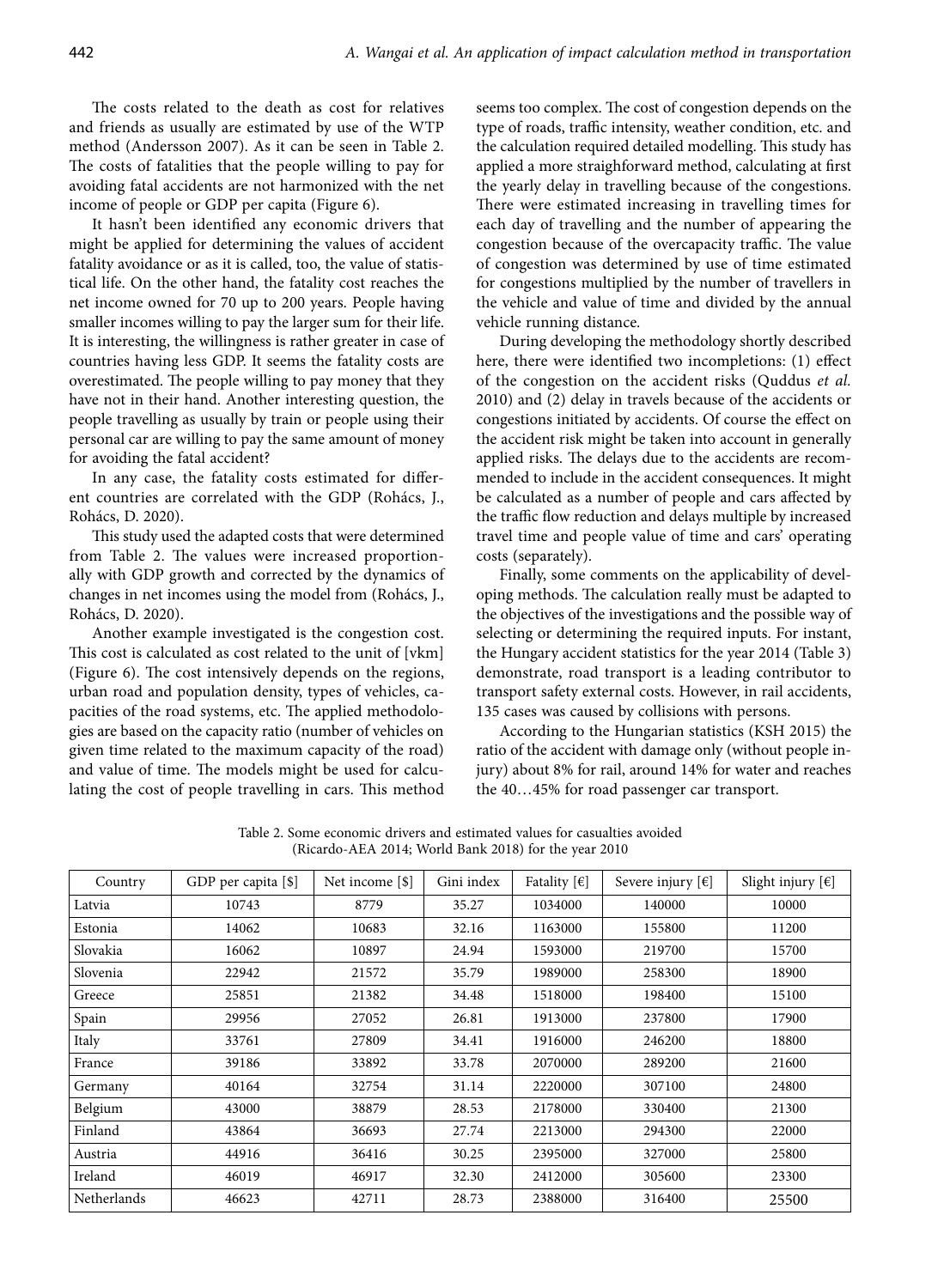

Figure 6. Some economic factors and cost of accident casualties as function of GDP

Table 3. Accident data for Hungary year 2014 (KSH 2015)

| TM<br>Number of              | Road  | Rail | Water | Air |
|------------------------------|-------|------|-------|-----|
| accidents with human injures | 15847 | 180  |       | 30  |
| persons injured in accident  | 20124 | 94   |       | 27  |
| persons killed in accidents  | 626   | 108  |       |     |

#### **6. Finalizing the methodology and some results**

The introduced TIPI and the created methodology for its calculations supported by a developed *Excel* table have been used in testing and concept validation. After preliminary calculations and testing, there were identified two significant problems with the table developing for calculating the introduced TIPI. At first, as it was found, the parameters and indicators describing, defining the elements of the calculation are hugely varied. They depend on not only the technical and technological performances but on economic, social factors, too. For example, it seems the accident risks somewhat higher in case of smaller expenditure per head on the car (see right bottom chart on Figure 4), that in reality depends on the average car life and conditions. However, the maximum values on the chart belong to countries having so-called too dynamic and aggressive drivers (drivers with higher soft skills, i.e drivers do not follow the traffic rules and traffic safety recommendation). So, the parameters and indicators cannot be preliminarily defined precisely. Another problem is associated by a lack of information on required inputs because of unavailability of statistical data or detecting reliability problem with available inputs.

There were made two improvements: (1) the table containing the recommended structure and methodology of using the preliminary defined parameters and indicators has opened from the top, namely, the users may include additional particular parameters and/or indicators for investigating the special regions, (2) introducing the models estimated from available data for similar regions or investigated cases.

In this study, the inputs were identified, analysed and selected from the references cited in this paper. The country-specific inputs were added from national statistical sources. Principally, the national statistical offices publish more detailed information on accident statistics (see for example for Hungarian data (KSH 2015)) and generally on transport. In required cases, the similar region having similar performances were selected, and the approximation models were determined from the available data for similar regions. As an example, the risk of accident *p* for countries similar to Hungary can be determined by use equation:

$$
P = \frac{\left(a_1 + a_2 \cdot e^{a_3}\right) \cdot p_3}{p_2}, \tag{7}
$$

where: instead of formula defined by Equation  $(6)$ ;  $a_i$  are the model coefficients. This approximation can be used, when the GDP per capita equals to  $0.8...1.2$  GDP<sub>HU</sub>.

Some interesting results are shown in Figures 7 and 8.

Figure 8 shows that the motorcycle vehicles have the greatest external costs induced by the safety factors because of the extremely large risk for the fatal accident and severe injury. Another very interesting fact, the congestion, that as usual the researchers include into the safety area generates the determining parts of the impact external costs. (Actually, the high value of congestion calculated for freight transport is "great" because it is related to the 1 tkm that equals about to 10 pkm). Notably, authors of this paper in position, the congestion must be taken into account in sub-system transport support, because it more depends on the flow management than on the safety factors. Of course, the increases in accidents risks because the congestion must be calculated as part of accident risks.

Figure 9 demonstrates how the developing method can be applied in comparison to the regional transportation systems. The relatively large difference in Hungarian and European safety TIPI can be explained by (1) higher accident risks at Hungary depending on the GDP (when GDP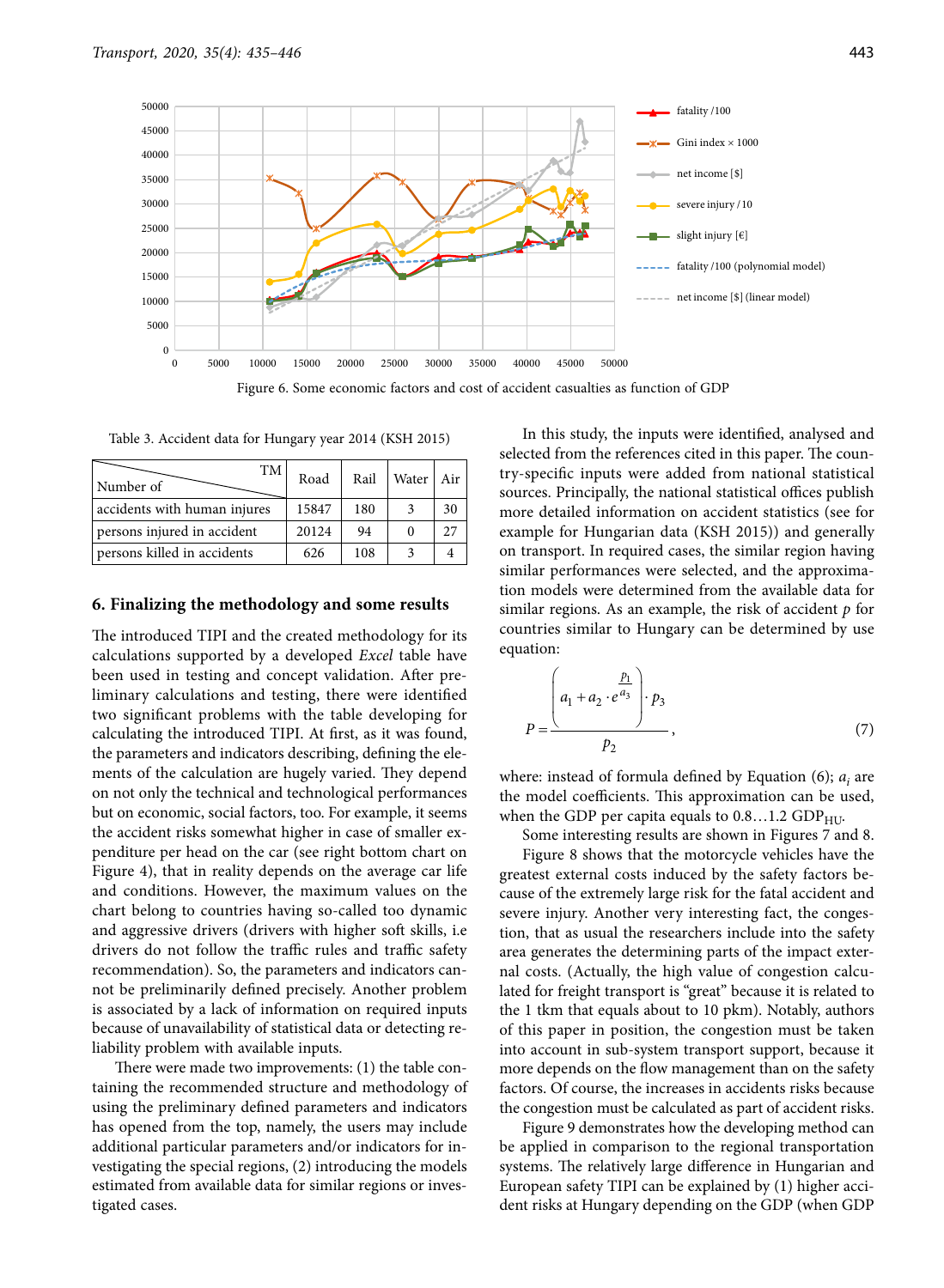

Figure 7. Congestion cost [€ ct/vkm] recommended to apply by Quddus *et al.* (2010)



Figure 8. Safety TIPI calculated for average European road transport for year 2014 (in  $[\text{\ensuremath{\varepsilon}}/\text{pkm}]$  and  $[\text{\ensuremath{\varepsilon}}/1$  tkm] for freight transport)

is smaller, risk is more significant (Rohács, J., Rohács, D. 2020)), (2) lower social cost of fatalities and severe injury), (3) lower value of time (about 2.5 times less), (4) less congestion marginal external costs, (5) less time and cost of administrative works induced by accidents and (6) relatively older fleets of vehicles in Hungary.

Figures 8 and 9 show the results for the year 2014. This calculation can be realized on a broder form. At first, calculating for pasts years. At second, the same calculation can be applied for predicted time (when the inputs must be selected from the technology foresight and transport forecasts). At third, the index must be calculated as a weighted average for the transport depending on the vehicle type and age compositions.

# **Conclusions**

Nowadays, in the era of climate change, sustainability is a primary objective of developing future vehicles and



Figure 9. Safety total impacts performance index, i.e. external costs generated by the safety impacts in year 2014 (the costs induced by congestions are excluded) ( $[€ ct/pkm]$ and  $[\text{\ensuremath{\varepsilon}}\xspace ct/0.1 \text{ tkm}]$ 

transportation systems. There are several significant international (EU supported) projects were dealing with the estimation of the transport impacts. After evaluation of the environmental impacts, several projects and researchers had developed models based on the calculation of the externality. They were taken into account the safety, upstream and downstream processes, congestions, biodiversity, etc.

This paper follows the developing total impact evaluation methodology and creates a unique *Excel* table for its application. The method has several advantages as (1) uses a special TIPI evaluated by calculating the total costs including the operational and all the external costs in (2) form of TLCCs related to the unit of work done by the vehicles, while (3) the calculation methodology is well defined and applicable and (4) usable in case of lack of initial information, too (by determining the required inputs from available statistics of the similar regions, cases).

The developing methodology was tested for concept validation calculations. In this paper, in particular, the safety aspect of road and rail transport was calculated. These calculations must be adapted according to the objectives of investigations. It is to be noted that for example, since congestion increases accident risks, it is included in safety calculations and would also be included in subsystem transport support calculation in this emerging methodology. It is also possible to add specific indicators/ parameters column in the *Excel* table.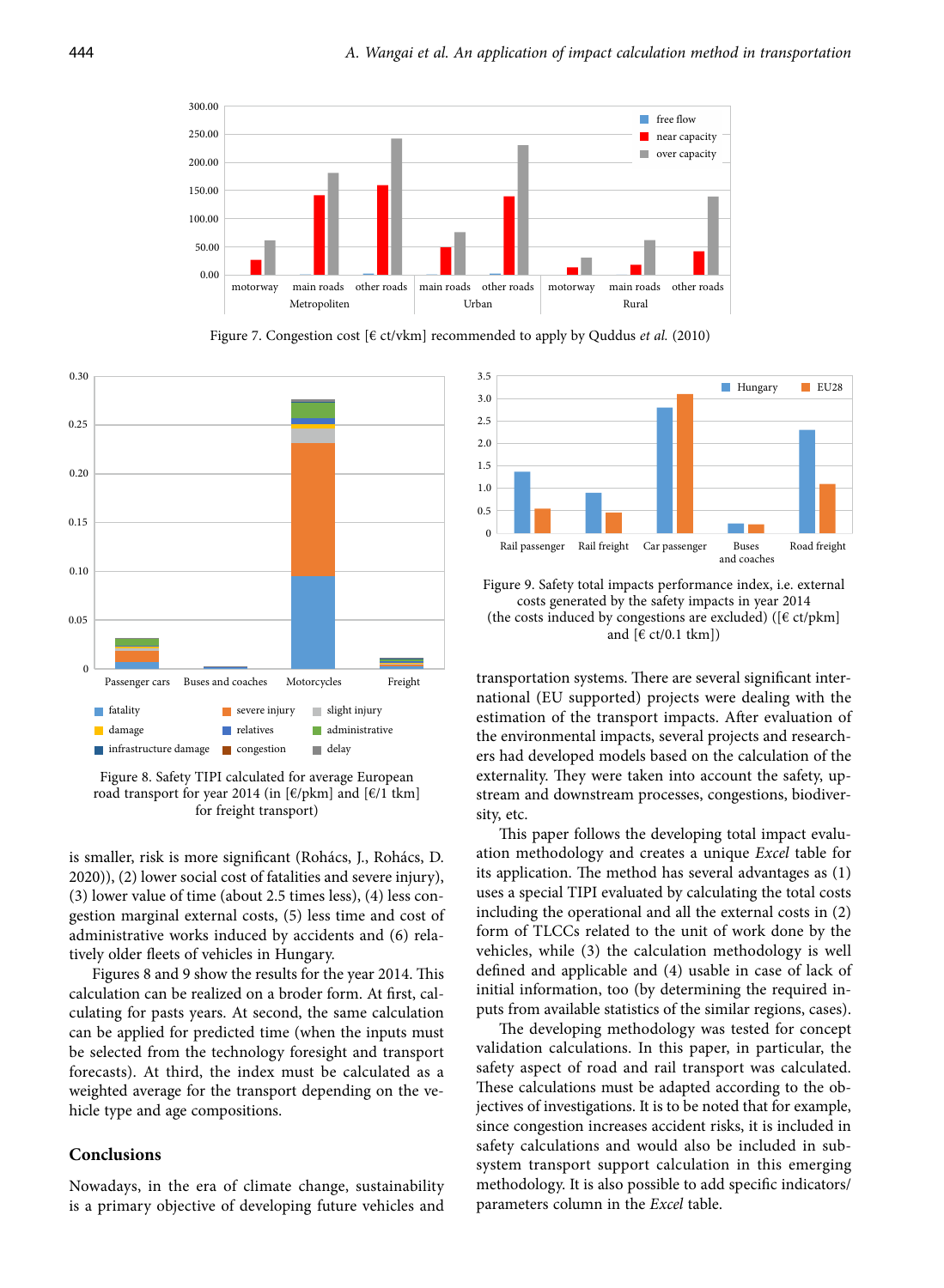The results were compared to the available information. The results show that the developed methodology user- friendly can be applied for evaluating the total impacts of transport vehicles, transport companies, regional transport systems, and TMs. Transportation-related data are sometimes unavailable or limited depending on with, the economy and society development, the related technology progress and the accessibility and affordability. This methodology adapts to accept inputs from regions of the same characteristics in terms of economic, social, geographical and technical factors as the investigated region and results to reliable/acceptable results.

Further works will include calculations of other SGIs for a different mode of transport and realizing forecasts results based on the calculated historical data.

## **Acknowledgements**

This work was supported by Hungarian National Project EFOP-3.6.1-16-2016-00014 "Investigation and Development of the Disruptive Technologies for e-Mobility and their ntegration into the Engineering Education (IDEA-E)".

# **Disclosure statement**

Authors declare no conflict of interest.

#### **References**

ACARE. 2001. *Meeting Society's Needs and Winning Global Leadership*. Report of the Group of Personalities. Advisory Council for Aeronautics Research in Europe (ACARE). 26 p. Available from Internet:

<https://www.acare4europe.org/documents/vision-2020>

- ACARE. 2017. *Strategic Research* & *Innovation Agenda*. 2017 Update. Volume 1. Advisory Council for Aviation Research and Innovation in Europe (ACARE). 100 p. Available from Internet: [https://www.acare4europe.org/sites/acare4europe.](https://www.acare4europe.org/sites/acare4europe.org/files/document/ACARE-Strategic-Research-Innovation-Volume-1.pdf) [org/files/document/ACARE-Strategic-Research-Innovation-](https://www.acare4europe.org/sites/acare4europe.org/files/document/ACARE-Strategic-Research-Innovation-Volume-1.pdf)[Volume-1.pdf](https://www.acare4europe.org/sites/acare4europe.org/files/document/ACARE-Strategic-Research-Innovation-Volume-1.pdf)
- Anas, A.; Lindsey, R. 2011. Reducing urban road transportation externalities: road pricing in theory and in practice, *Review of Environmental Economics and Policy* 5(1): 66–88. <https://doi.org/10.1093/reep/req019>
- Andersson, H. 2007. Willingness to pay for road safety and estimates of the risk of death: Evidence from a Swedish contingent valuation study, *Accident Analysis* & *Prevention* 39(4): 853–865. <https://doi.org/10.1016/j.aap.2006.12.008>
- Bickel, P.; Friedrich, R. (Eds.). 2005. *ExternE: Externalities of Energy: Methodology 2005 Update.* European Commision. 287 p.
- Bickel, P.; Friedrich, R.; Burgess, A.; Fagiani, P.; Hunt, A.; De Jong, G.; Navrud, S. 2006. *HEATCO: Developing Harmonised European Approaches for Transport Costing and Project Assessment. Deliverable 6: Case Study Results*. Contract No FP6-2002-SSP-1/502481. Institute of Energy Economics and Rational Energy Use, University of Stuttgart, Germany. 45 p.
- Bicsák, G.; Hornyák, A.; Veress, Á. 2012. Numerical simulation of combustion processes in a gas turbine, *AIP Conference Proceedings* 1493: 140–148.<https://doi.org/10.1063/1.4765482>
- BTS. 2018. *Bureau of Transportation Statistics.* US Department of Transportation, Washington, DC, US. Available from Internet: <https://www.bts.gov>
- Chester, M. V.; Horvath, A. 2009. Environmental assessment of passenger transportation should include infrastructure and supply chains, *Environmental Research Letters* 4(2): 024008. <https://doi.org/10.1088/1748-9326/4/2/024008>
- CORDIS. 2006. *HEATCO: Developing Harmonised European Approaches for Transport Costing and Project Assessment*. 6th RTD Framework Programme. Community Research and Development Information Service (CORDIS). Available from Internet:<https://cordis.europa.eu/project/id/502481>
- Csikós, A.; Varga, I.; Hangos, K. M. 2015. Modeling of the dispersion of motorway traffic emission for control purposes, *Transportation Research Part C: Emerging Technologies* 58: 598–616. <https://doi.org/10.1016/j.trc.2015.03.027>
- De Ceuster, G.; Van Herbruggen, B.; Logghe, S.; Proost, S. 2004. *TREMOVE 2.2: Model and Baseline Description*. Report for European Commission. Service Contract B4- 3040/2002/342069/MAR/C.1. 156 p. Available from Internet: [https://www.asser.nl/upload/eel-webroot/www/documents/](https://www.asser.nl/upload/eel-webroot/www/documents/TREMOVEreport.pdf) [TREMOVEreport.pdf](https://www.asser.nl/upload/eel-webroot/www/documents/TREMOVEreport.pdf)
- Dobranskyte-Niskota, A. M.; Perujo, A.; Pregl, M. 2007. *Indicators to Assess Sustainability of Transport Activities. Part 1: Review of the Existing Transport Sustainability Indicators Initiatives and Development of an Indicator Set to Assess Transport Sustainability Performance*. Institute for Environment and Sustainability, Joint Research Centre, European Commission. EUR 23041 EN. 59 p. <https://doi.org/10.2788/54736>
- EC. 2011a. *Commission Staff Working Paper: Impact Assessment Accompanying document to the White Paper: Roadmap to a Single European Transport Area – Towards a Competitive and Resource Efficient Transport System*. SEC(2011) 358 Final, Brussels, 28 March 2011. European Commission (EC). 171 p. Available from Internet: [https://eur-lex.europa.eu/LexUriS](https://eur-lex.europa.eu/LexUriServ/LexUriServ.do?uri=SEC:2011:0358:FIN:EN:PDF)[erv/LexUriServ.do?uri=SEC:2011:0358:FIN:EN:PDF](https://eur-lex.europa.eu/LexUriServ/LexUriServ.do?uri=SEC:2011:0358:FIN:EN:PDF)
- EC. 2011b. *Flightpath 2050: Europe's Vision for Aviation: Maintaining Global Leadership and Serving Society's Needs*. European Commission (EC). 32 p. <https://doi.org/10.2777/50266>
- EC. 2011c. *White Paper on Transport: Roadmap to a Single European Transport Area: Towards a Competitive and Resource Efficient Transport System*. European Commission (EC). 32 p. <https://doi.org/10.2832/30955>
- EC. 2014. *Commission Directive 2014*/*88*/*EU of 9 July 2014 Amending Directive 2004*/*49*/*EC of the European Parliament and of the Council as Regards Common Safety Indicators and Common Methods of Calculating Accident Costs*. European Commission (EC). Available from Internet: <http://data.europa.eu/eli/dir/2014/88/oj>
- Edenhofer, O.; Pichs-Madruga, R.; Sokona, Y.; Farahani, E.; Kadner, S.; Seyboth, K.; Adler, A.; Baum, I.; Brunner, S.; Eickemeier, P.; Kriemann, B.; Savolainen, J.; Schlömer, S.; Von Stechow, C.; Zwickel, T.; Minx J. C. (Eds.). 2014. *Climate Change 2014: Mitigation of Climate Change*. Intergovernmental Panel on Climate Change (IPCC). 1454 p. Available from Internet: <https://www.ipcc.ch/report/ar5/wg3>
- EU. 2016. *Statistical Pocketbook 2016: EU Transport in Figures*. Publications Office of the European Union (EU), Luxembourg. 160 p. Available from Internet: [https://ec.europa.eu/](https://ec.europa.eu/transport/facts-fundings/statistics/pocketbook-2016_en) [transport/facts-fundings/statistics/pocketbook-2016\\_en](https://ec.europa.eu/transport/facts-fundings/statistics/pocketbook-2016_en)
- Eurostat. 2018. *European Statistics*. Available from Internet: [htt](https://ec.europa.eu/eurostat/data/database/information)[ps://ec.europa.eu/eurostat/data/database/information](https://ec.europa.eu/eurostat/data/database/information)
- Fazzalaro, J. J. 2002. *Elderly Driver Issues*. OLR Research Report 2002-R-0021. Office of Legislative Research (OLR), Hartford, CT, US. Available from Internet: [https://www.cga.ct.gov/2002/](https://www.cga.ct.gov/2002/olrdata/tra/rpt/2002-R-0021.htm) [olrdata/tra/rpt/2002-R-0021.htm](https://www.cga.ct.gov/2002/olrdata/tra/rpt/2002-R-0021.htm)
- Furch, J. 2016. A model for predicting motor vehicle life cycle cost and its verification, *Transactions of FAMENA* 40(1): 15–26.